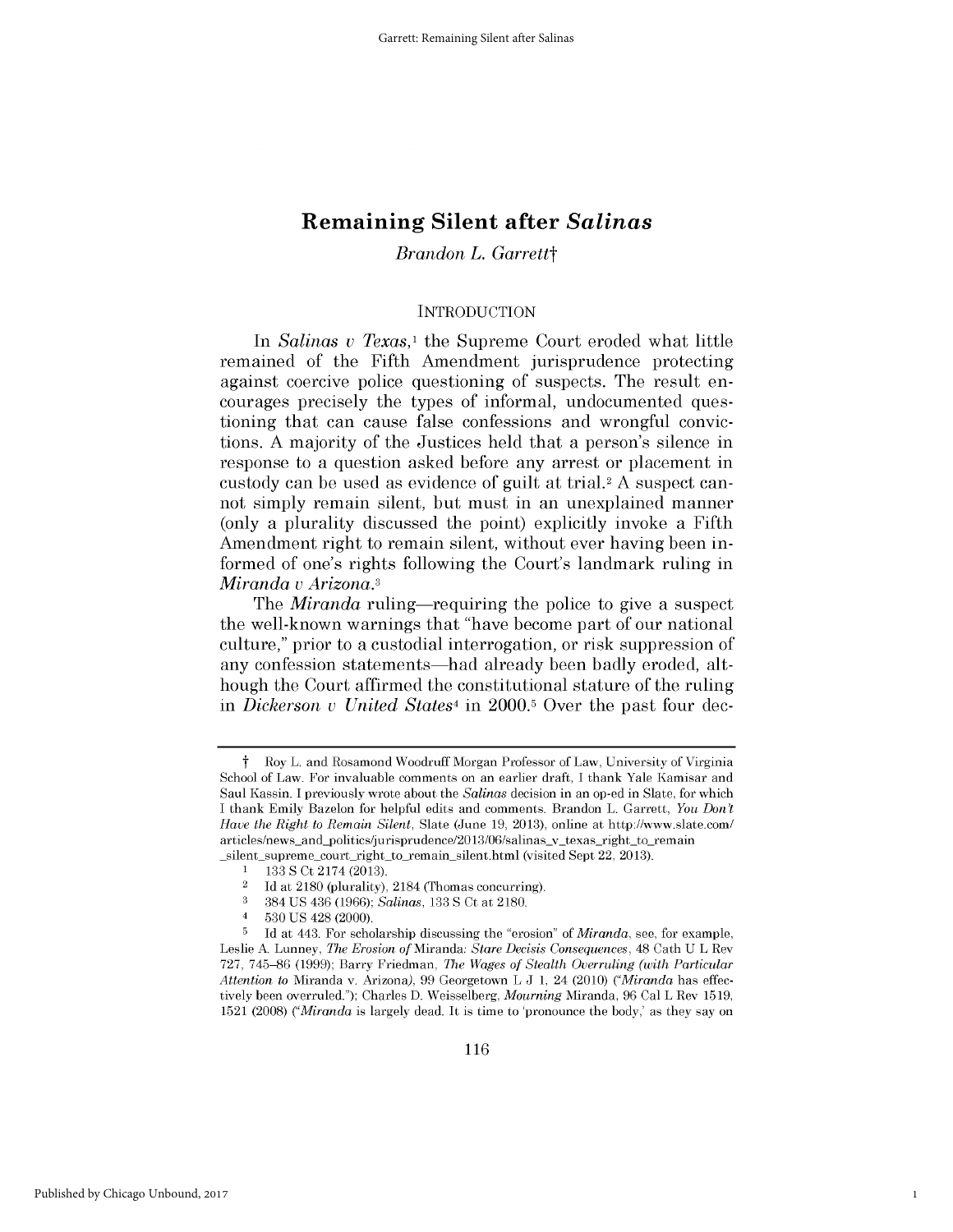#### **2013]** *Remaining Silent after* Salinas **<sup>117</sup>**

ades, the Court limited *Miranda's* reach in a death-by-athousand-cuts accretion of rulings. These rulings include: finding a public safety exception,6 an exception for questioning **by** covert or undercover officers,7 and an exception for questioning during routine booking;8 holding there is no civil recourse for a violation;9 permitting police to renew questioning **if** the suspect initiates further discussion or after the passage of time;<sup>10</sup> requiring that a suspect use precise language to invoke the right;<sup>11</sup> permitting police to use the "fruits" of non-Mirandized statements; 12 and permitting impeachment use of statements obtained in violation of *Miranda.13* Most recently, in its 2010 ruling *in Berghuis u Thompkins,14* the Court held that prolonged silence after being given the *Miranda* warnings was not sufficient to in-

**Of** what importance is the new *Salinas* exception, added to that litany of rulings that sharply narrowed **if** not "stealth overruled" *Miranda?16* Indeed, where the vast majority of suspects readily waive *Miranda* rights, and where police are trained to provide *Miranda* warnings in a manner that encourages ready waiver, even perfect compliance with *Miranda* may not prevent coercion during an interrogation or contamination of false confessions.17 Moreover, the Court has separately done much to

voke their protection.15

television, and move on."); Yale Kamisar, *The Rise, Decline, and Fall (?) of* Miranda, **87** Wash L Rev **965,** 984 (2012) (identifying the "piece-by-piece 'overruling' of Miranda").

**<sup>6</sup>***See New York u Quarles, 467* **US** 649, **653** (1984).

**<sup>7</sup>** *See Illinois u Perkins, 496* **US 292,** 294 **(1990).**

**<sup>8</sup>***See Pennsylvania* v *Muniz, 496* **US 582, 601-02 (1990).**

**<sup>9</sup>***See Chavez u Martinez,* **538 US 760, 766-73 (2003).**

**<sup>10</sup>** *See Edwards u Arizona, 451* **US 477,** *485* **(1981);** *Michigan u Mosley,* 423 **US 96, 107 (1975);** *Oregon u Bradshaw,* 462 **US 1039,** 1043-44 **(1983);** *Oregon u Elstad,* 470 **US 298, 310 (1985);** *Missouri u Seibert,* 542 **US 600, 611** (2004) (plurality).

<sup>11</sup> See *Connecticut v Barrett,*  $479$  US  $523$ ,  $527-30$  (1987).

<sup>12</sup>*United States u Patane,* 542 **US 630, 636-37** (2004).

**<sup>13</sup>***Harris u New York,* 401 **US** 222, **226 (1971);** *Oregon u Hass,* 420 **US** 714, **722-23 (1975).**

<sup>14</sup>**130 S** Ct **2250** (2010).

**<sup>15</sup> See** id at **2259-60.**

**<sup>16</sup>**Friedman, **99** Georgetown L **J** at **16** (cited in note **5).**

**<sup>17</sup>** See Saul M. Kassin, et al, *Police-Induced Confessions: Risk Factors and Recommendations,* 34 L **&** Human Beh **3, 23 (2010) ("** [I]t is clear that *Miranda* warnings may not adequately protect the citizens who need **it** most-those accused of crimes they did not commit."); Richard **J.** Ofshe and Richard **A.** Leo, *The Decision to Confess Falsely: Rational Choice and Irrational Action,* 74 Denver **U** L Rev **979, 1119 (1997).** Innocent people may be particularly likely to waive *Miranda* rights. See Saul M. Kassin, *On the Psychology of Confessions: Does Innocence Put Innocents at Risk?,* **60** Am Psych **215,** 223-24 **(2005).**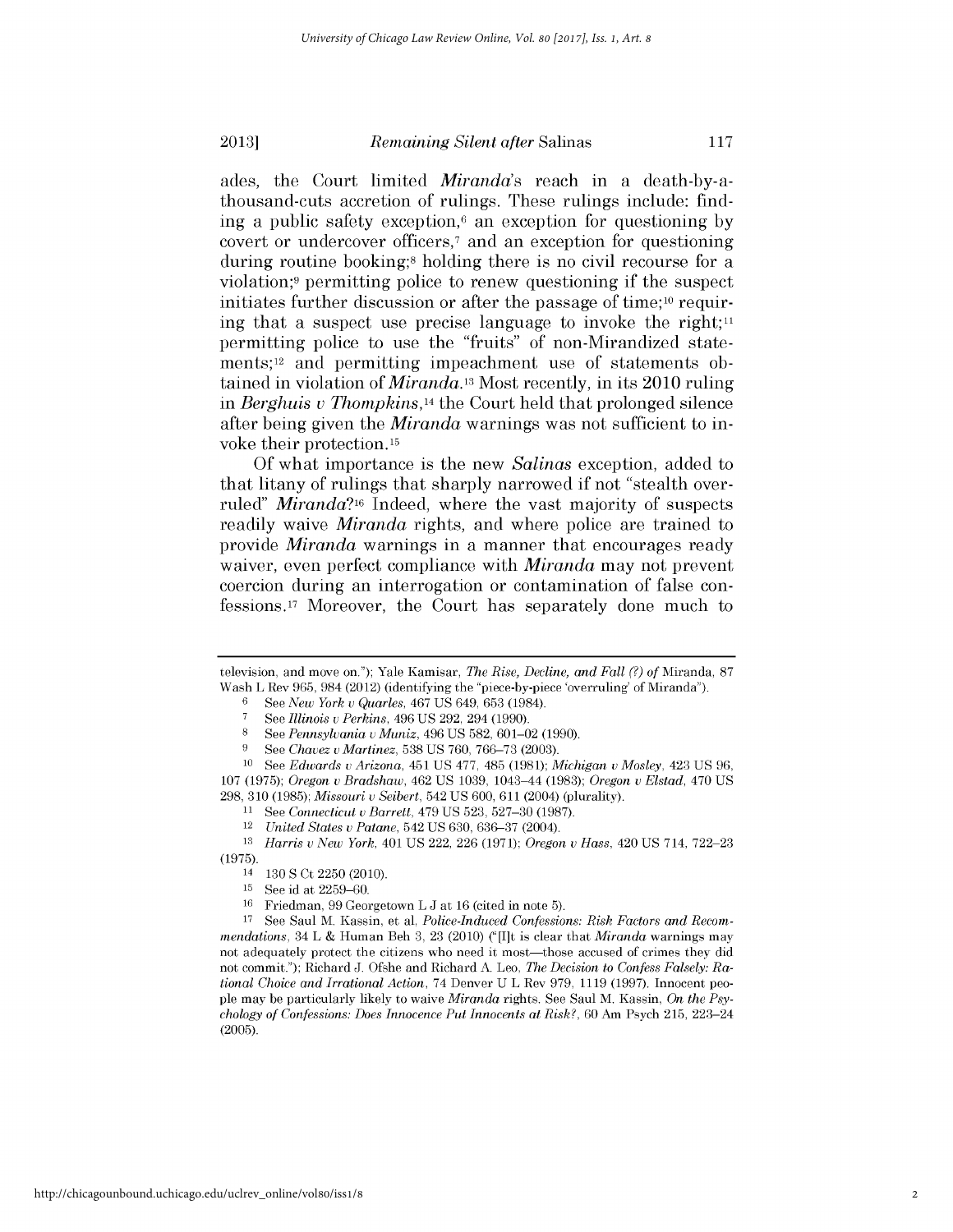### *The University of Chicago Law Review Dialogue* **118 [80:116**

erode the limited protections of its **highly** deferential voluntariness jurisprudence.18

Even in that badly eroded landscape, the *Salinas* decision has practical importance and troubling corrosive power. The Court's rulings have long emphasized "coercion inherent in custodial interrogation" which can "blur[] the line between voluntary and involuntary statements."19 The *Salinas* decision further encourages police to blur the line between a custodial and noncustodial interrogation. Police interrogate adult suspects somewhat infrequently, chiefly in serious criminal cases like homicides in which confession evidence is critical to closing the case. But police interact and question people on the beat in all sorts of varied everyday contexts. To be sure, the Court had already narrowed the interpretation of the "custody" requirement of *Miranda* in the circumstances in which a suspect was not under a "formal arrest," even when questioned at a police station.20 As a result of the *Salinas* ruling, those routine police interactions can be used to secure admissible evidence **if** a person does not respond to a solitary question.

Still more troubling, the Court's ruling encourages police to question suspects in informal settings that not only lack clear rules, but are not documented and therefore prone to the dangers of confession contamination.21 **1** will develop why the very type of questioning at issue in *Salinas* poses special risks of eliciting false information from innocent suspects, and why police and policymakers should continue to vigilantly resist unsound interrogation practices that the Court appears to embrace.

#### **I.** THE *SALINAS* **CASE**

Two brothers were shot and killed at their home in Houston, Texas, on the morning of December **18, 1992.22** Although a neighbor saw a person run out of the house and drive off in a dark-colored car after hearing shots fired, there were no eyewitnesses to the murder itself. The police **did** find six shotgun shell

**<sup>18</sup> See** *Colorado u Connelly,* 479 **US 157, 168 (1986).** See also Brandon L. Garrett, *The Substance of False Confessions,* **62** Stan L Rev **1051, 1109-12** (2010).

*<sup>19</sup>Dickerson,* **530 US** at 435. 20 See *Beckwith u United States,* 425 **US** 341, 347 **(1976);** *Oregon u Mathiason,* <sup>429</sup> **US** 492, 495 **(1977);** *California* v *Beheler,* 463 **US** 1121, 1124-25 **(1983).** 21 Brandon L. Garrett, *Convicting the Innocent: Where Criminal Prosecutions Go*

*Wrong* 14-44 (Harvard 2011).

<sup>22</sup>*Salinas,* **133 S** Ct at **2178.**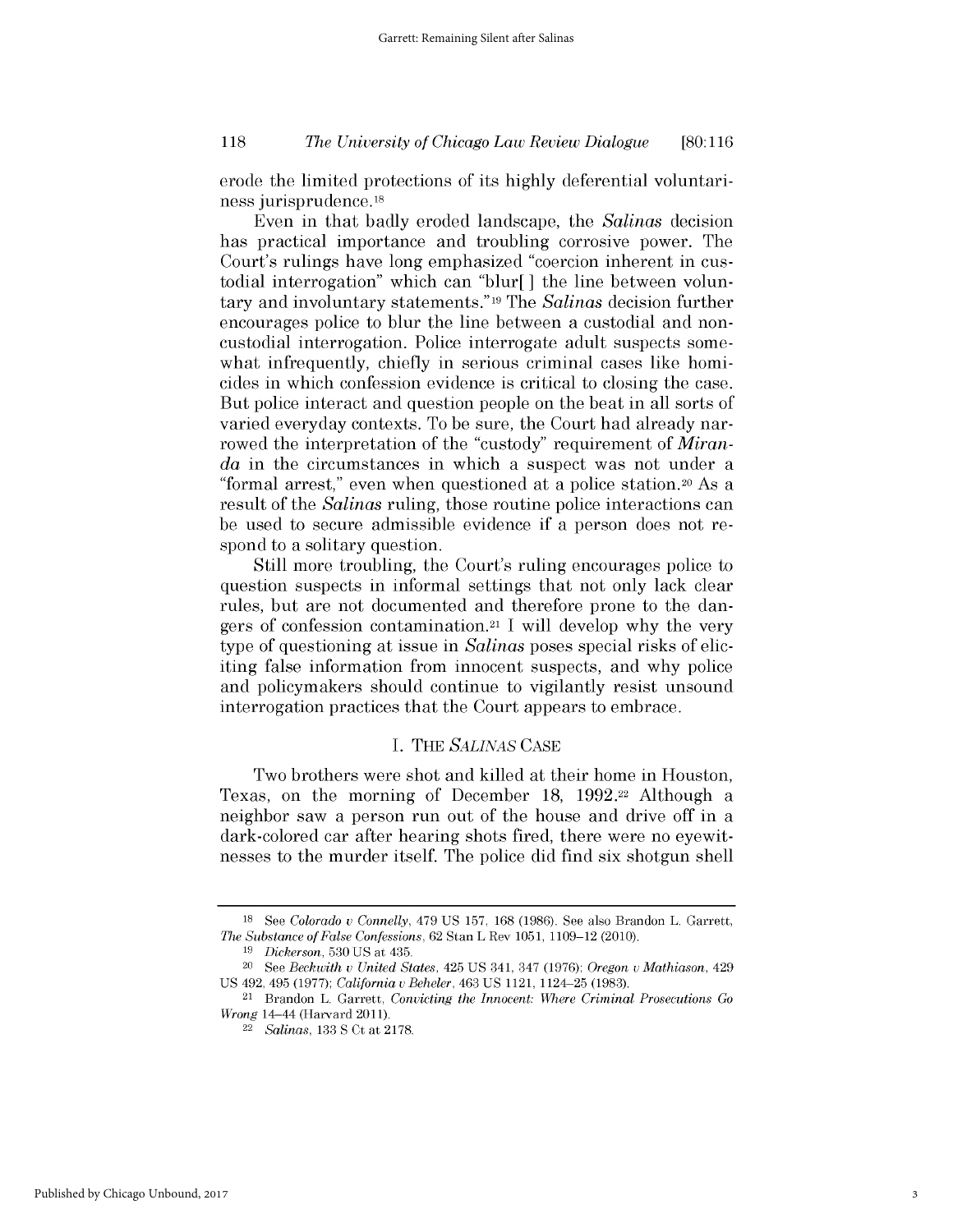casings at the scene.<sup>23</sup> The police learned that a man named Genovevo Salinas had been at a party at the victims' house the night before the murders.24 As part of their investigation, police then visited Salinas' home.25 There they found a dark-colored car parked outside and Salinas himself, who readily spoke to the police and cooperated, including **by** giving the police his father's shotgun.26 The police then asked Salinas to accompany them to the station for further questioning, and he agreed. They questioned him at the station for about one hour.27 During this time, the police **did** not arrest Salinas, and as a result, they **did** not read him the well-known *Miranda* warnings.28

Although Salinas was questioned at a police station, all sides in the litigation apparently agreed that questioning consisted in a noncustodial interview. Was that correct? Was this a noncustodial interrogation? The Court in *Miranda* defined a custodial interrogation as "questioning initiated **by** law enforcement officers after a person has been taken into custody or otherwise deprived of his freedom of action in any significant way."29 However, the Court subsequently limited its definition of custody to a "formal arrest" or something akin to that.30 Further, an "interrogation" requires more than just placing a person in custody, but also some additional compulsion through "express questioning," or its "functional equivalent" which includes "any words or actions **.** . **.** that the police should know are reasonably likely to elicit an incriminating response from the suspect."31 The Court in *Rhode Island v Innis32* had previously found that questioning in a police car using a "few offhand remarks" was not the kind of "lengthy harangue" that counts as an interrogation.33

The critical moment during the questioning at the police station related to the six shotgun casings found at the crime scene. The police asked Salinas "whether his shotgun 'would

**<sup>23</sup> Id.**

<sup>24</sup> **Id. 25 Id.**

**<sup>26</sup>***Salinas,* **133 S** Ct *at* **2178.**

**<sup>27</sup> Id.**

**<sup>28</sup> Id.**

**<sup>29</sup>***Miranda,* 384 **US** at 444.

**<sup>30</sup>***Beheler,* 463 **US** at **1125** (limiting the definition of "custody" to '"formal arrest or restraint on freedom of movement' of the degree associated with a formal arrest"), quot*ing Mathiason,* 429 **US** at 495.

*<sup>31</sup>Rhode Island u Innis,* 446 **US 291, 301 (1980).**

**<sup>32</sup>**446 **US 291 (1980).**

**<sup>33</sup> Id** at **303**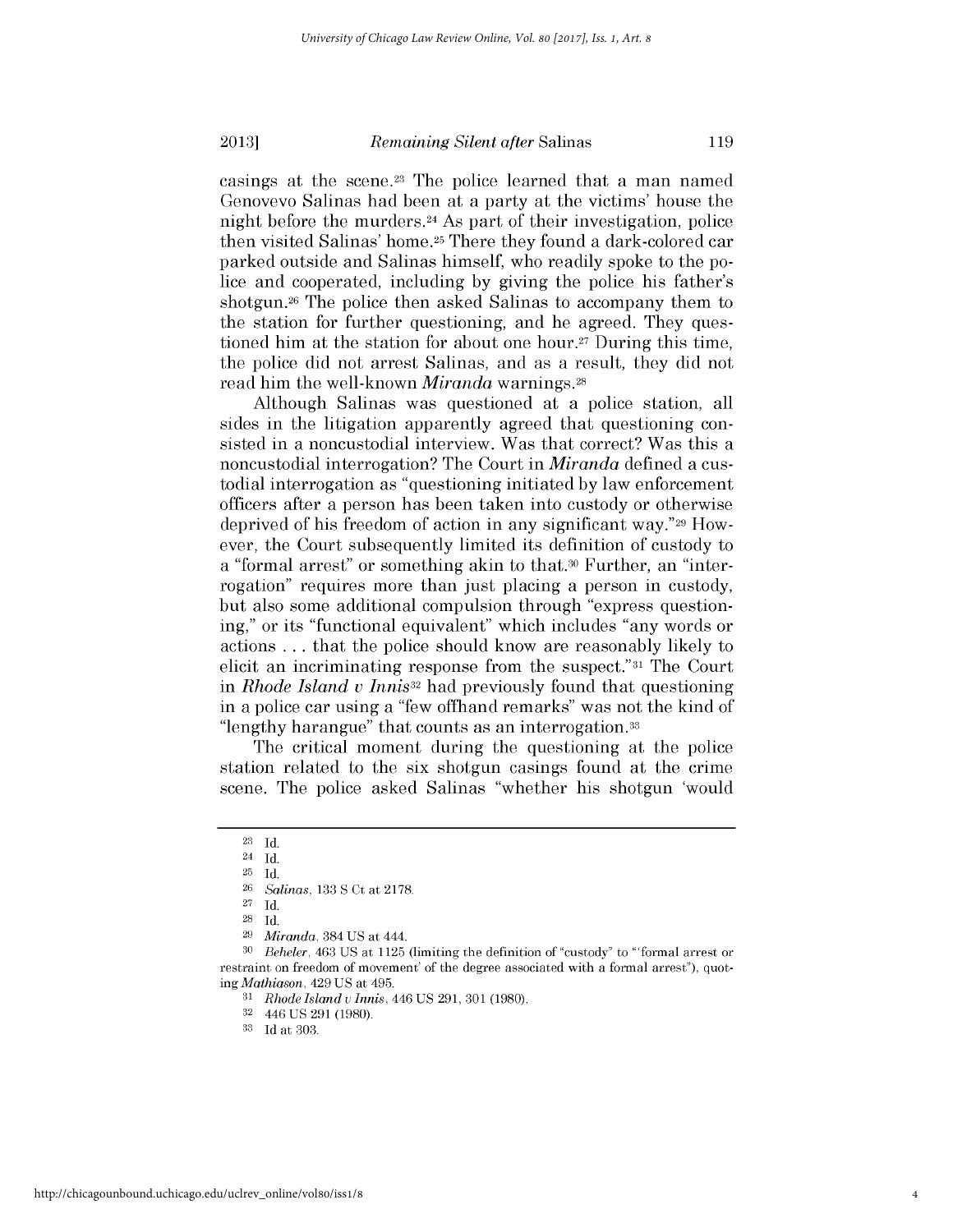### *The University of Chicago Law Review Dialogue* 120 **[80:116**

match the shells recovered at the scene of the murder."'34 Obviously, **if** he had said "yes," the answer would have been **highly** incriminating. However, according to the testimony of the police at his trial, Salinas **did** not answer the question. He stopped talking.35 The officer described his body language after being asked that question as follows: Salinas "[1]ooked down at the floor, shuffled his feet, bit his bottom **lip,** cl[e]nched his hands in his lap, [and] began to tighten **up."36**

Salinas had not been told that he had a right to remain silent. But he **did** remain silent. And after a "few moments of *si*lence," police changed the subject and asked other questions that Salinas **did** answer. 37 Police then released him. Prosecutors concluded they lacked sufficient evidence to charge him with the murders, and **did** not file charges until a few days later, after the police obtained a statement from a man who said he overheard Salinas confessing.<sup>38</sup> The murder case went to trial years later. (Salinas had gone into hiding.39)

At his criminal trial, Salinas **did** not testify. However, the jury heard police and prosecutors describe how he had been silent, accompanied **by** reportedly uncomfortable body language, after he was asked about whether his shotgun would match the shells recovered. There was no video or record of the police questioning. The officer at trial said, "it's been a long time ago and there's a lot of details about this case and many other cases in between that," making it hard to remember everything that happened.<sup>40</sup> And although police, like this officer, can place special emphasis on nonverbal cues **by** suspects, research shows that such supposed clues do not in fact provide reliable evidence of truthfulness or guilt.41 Nevertheless, jurors may tend to believe that there are telltale signs of a liar. And the prosecutor told the jury, for example, that "'[a]n innocent person' would have said, 'What are you talking about? **I** didn't do that. **I** wasn't

<sup>34</sup>*Salinas,* **133 S** Ct at **2178, quoting Joint** Appendix, *Salinas u Texas,* No 12-246, **\*17** *(US* filed Feb 20, **2013)** (available on Westlaw at **2013** WL **634511)** ("Joint Appen*dix").*

**<sup>35</sup>***Salinas,* **133 S** Ct **at 2178.**

**<sup>36</sup>Id** (brackets in original), quoting Joint Appendix at **\*18.**

**<sup>37</sup>***Salinas,* **133 S** Ct **at 2178.**

**<sup>38</sup>Id.**

**<sup>39</sup>Id.**

<sup>40</sup> Joint Appendix at \*10.

<sup>41</sup> See Saul M. Kassin, *Human Judges of Truth, Deception, and Credibility: Confident but Erroneous,* **23** Cardozo L Rev **809, 809-17** (2002); Aldert Vrij, *Detecting Lies and Deceit: Pitfalls and Opportunities* 142-51 (Wiley **2d** ed **2008).**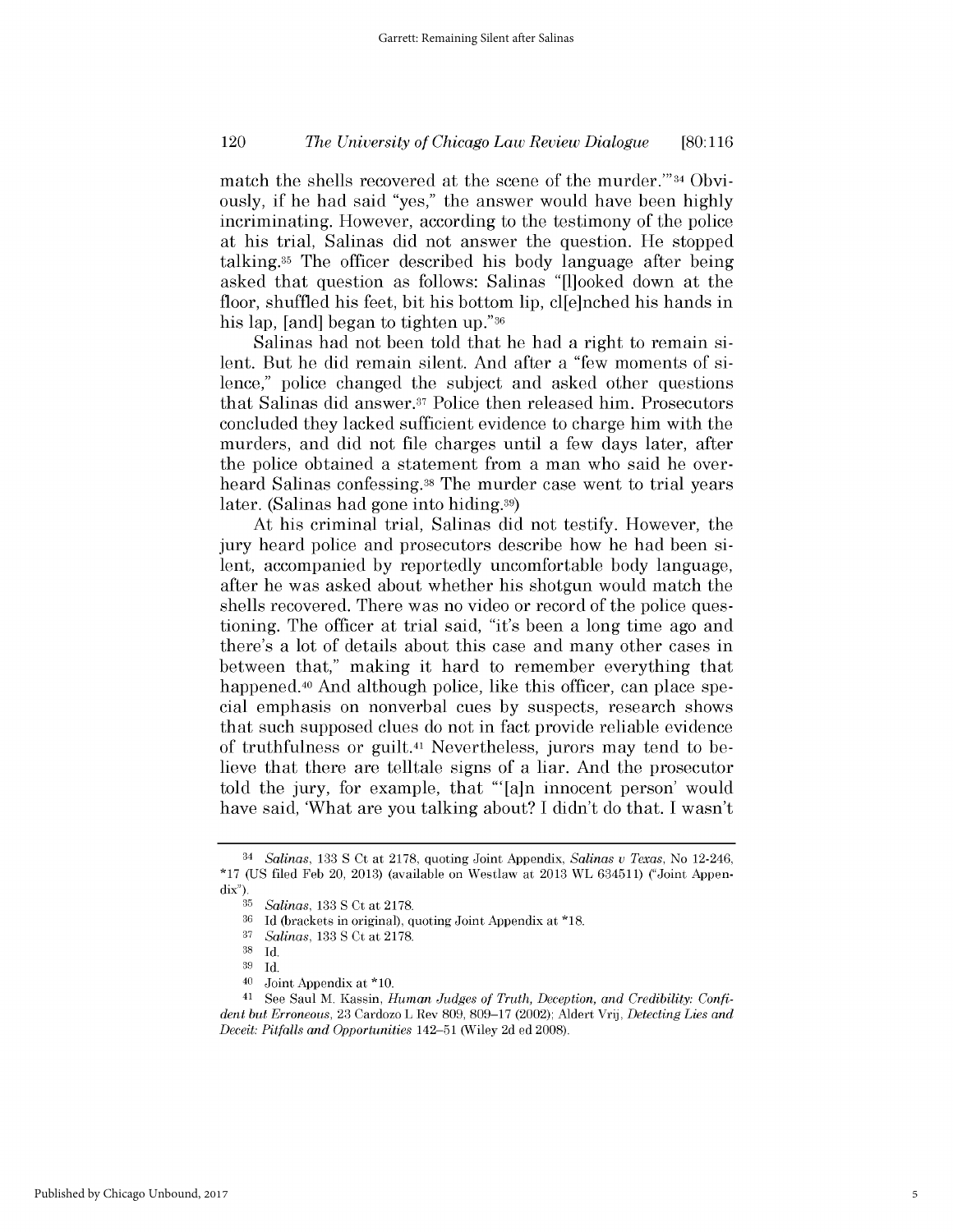there."'42 Salinas argued this violated his Fifth Amendment rights.43

#### **II.** THE *SALINAS* **DECISION**

The *Salinas* decision lacked a majority ruling on what words must be used to invoke one's Fifth Amendment rights during noncustodial questioning **by** the police. What is definitive about the *Salinas* ruling, and what **did** garner five votes, is that silence during noncustodial questioning may draw an adverse inference at a trial. Justice Samuel Alito wrote the plurality decision, explaining that since Salinas was "free to leave at any time during the interview," he would have had to verbally assert his right to remain silent.44 While Salinas **did** remain silent when answering the question at issue, in Justice Alito's view, he should have "expressly invoke[d]" his Fifth Amendment rights, rather than "standing mute."45 Justice Alito highlighted that nothing deprived Salinas of the opportunity to voluntarily invoke those rights. **Of** course, he had not been informed of his rights **by** the police. However, Justice Alito concluded that "it would have been a simple matter for him to say that he was not answering the officer's question on Fifth Amendment grounds."46 It was not clear whether the plurality would require a suspect to invoke the Fifth Amendment itself, or what language would be required to do so short of referring to the specific constitutional right. Although the plurality noted the concern raised that there could be ongoing litigation over "what a suspect must say to invoke the privilege," the plurality nevertheless declined to provide further guidance.47

Justice Clarence Thomas and Justice Antonin Scalia wrote separately, and they **did** not shed any light on how a suspect should invoke Fifth Amendment rights. Instead, they briefly stated their position that *Griffin u California48* was wrongly decided, and that the Fifth Amendment does not "prohibit[] a

**<sup>42</sup>** *Salinas,* **133 S** Ct *at* **2185** (Breyer dissenting) (brackets in original), quoting Sa*linas v Texas,* **368 SW3d 550, 556** (Tex **App 2011).**

<sup>43</sup>*Salinas* **133 S** Ct at **2178** (majority).

<sup>44</sup>**Id** at **2180,** quoting Brief for Petitioner, *Salinas u Texas,* No 12-246, **\*2-3 (US** filed Jan 20, **2013)** (available on Westlaw at **2013** WL **633595).**

**<sup>45</sup>***Salinas,* **133 S** Ct at **2179, 2181.**

**<sup>46</sup>Id** at **2180.**

<sup>47</sup>**Id** at **2183.**

**<sup>48</sup>380 US 609 (1965).**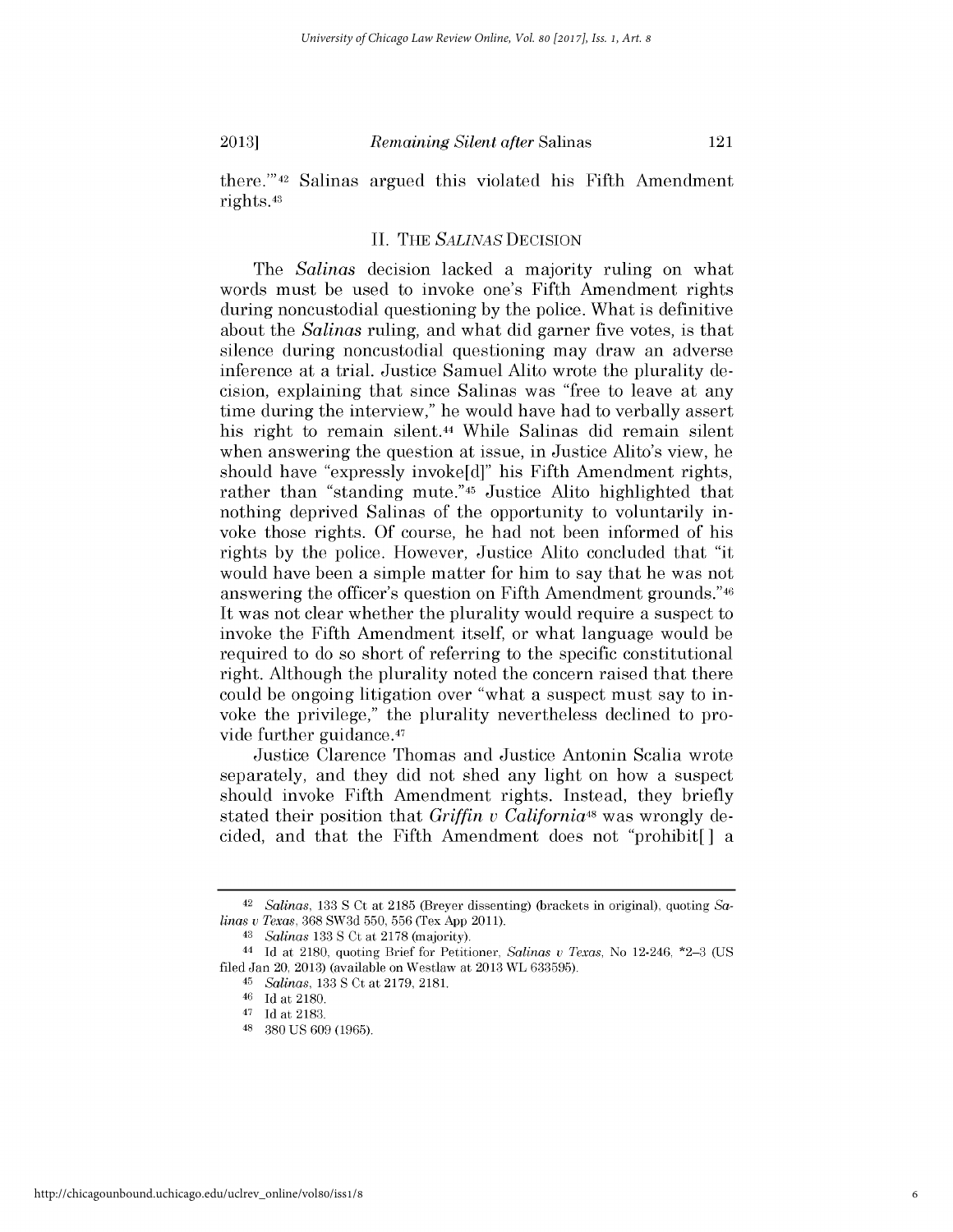### *The University of Chicago Law Review Dialogue* 122 **[80:116**

prosecutor or judge from commenting on a defendant's failure to testify."49

*In Berghuis u Thompkins,* the Court had previously addressed a custodial interrogation in which a suspect received the *Miranda* warnings, and then remained silent during two and three-quarter hours of questioning.50 The *Berghuis* Court held that remaining silent in that fashion during a custodial interrogation was insufficient to invoke the protections of the Fifth Amendment.51 As Justice Breyer pointed out in *his Salinas dis*sent, that case dealt with the later speech of the suspect, and in that case "[t]he Court said nothing at all about a prosecutor's right to comment on his preceding silence and no prosecutor sought to do **so."52** Justice Breyer emphasized, "how could a prosecutor lawfully have tried to do so" in the *Berghuis case,* "given this Court's statement in *Miranda* itself that a prosecutor cannot comment on the fact that, after receiving *Miranda* warnings, the suspect 'stood mute'?"53

To be sure, the Court had previously required a suspect to use clear language to invoke the right,54 although *Miranda* had warned against a rule that "would discriminate against **...** the very defendant who most needs counsel."55 In contrast, waiver of the right could be inferred from the circumstances (as in *Berghuis,* in which waiver was inferred from maintaining silence during two and three-quarters hours of police questioning) and **did** not require any explicit statement **by** the suspect.56

Although the *Salinas* plurality stated that its result flowed from *Berghuis,57* as noted, that case involved the situation in which the suspect was in custody, and in which there was at least arguably a waiver of the *Miranda right. Salinas* involved a suspect who concededly was not **in** custody and voluntarily accompanied police to the police station. (Whether such a person would really feel free to leave is another question.) But *Salinas* **did** not waive any rights, because *Salinas* was not given them.

<sup>49</sup>*Salinas,* **133 S** Ct at **2184-85** (Thomas concurring).

**<sup>50</sup>***Berghuis,* **130 S** Ct at **2259.**

**<sup>51</sup>**See id at **2259-60.**

**<sup>52</sup>***Salinas,* **133 S** Ct at **2189** (Breyer dissenting).

**<sup>53</sup> Id** (Breyer dissenting), *quoting Miranda,* 384 **US** at 468 n **37.**

<sup>54</sup>*Connecticut u Barrett, 479* **US 523, 527-30 (1987).**

**<sup>55</sup>***Miranda,* 384 **US** at 471, quoting *People* v *Dorado,* **398 P2d 361, 369-70** (Cal **1965).**

**<sup>56</sup>***Berghuis,* **130 S** Ct at **2262.**

**<sup>57</sup>***Salinas,* **133 S** Ct at **2182.**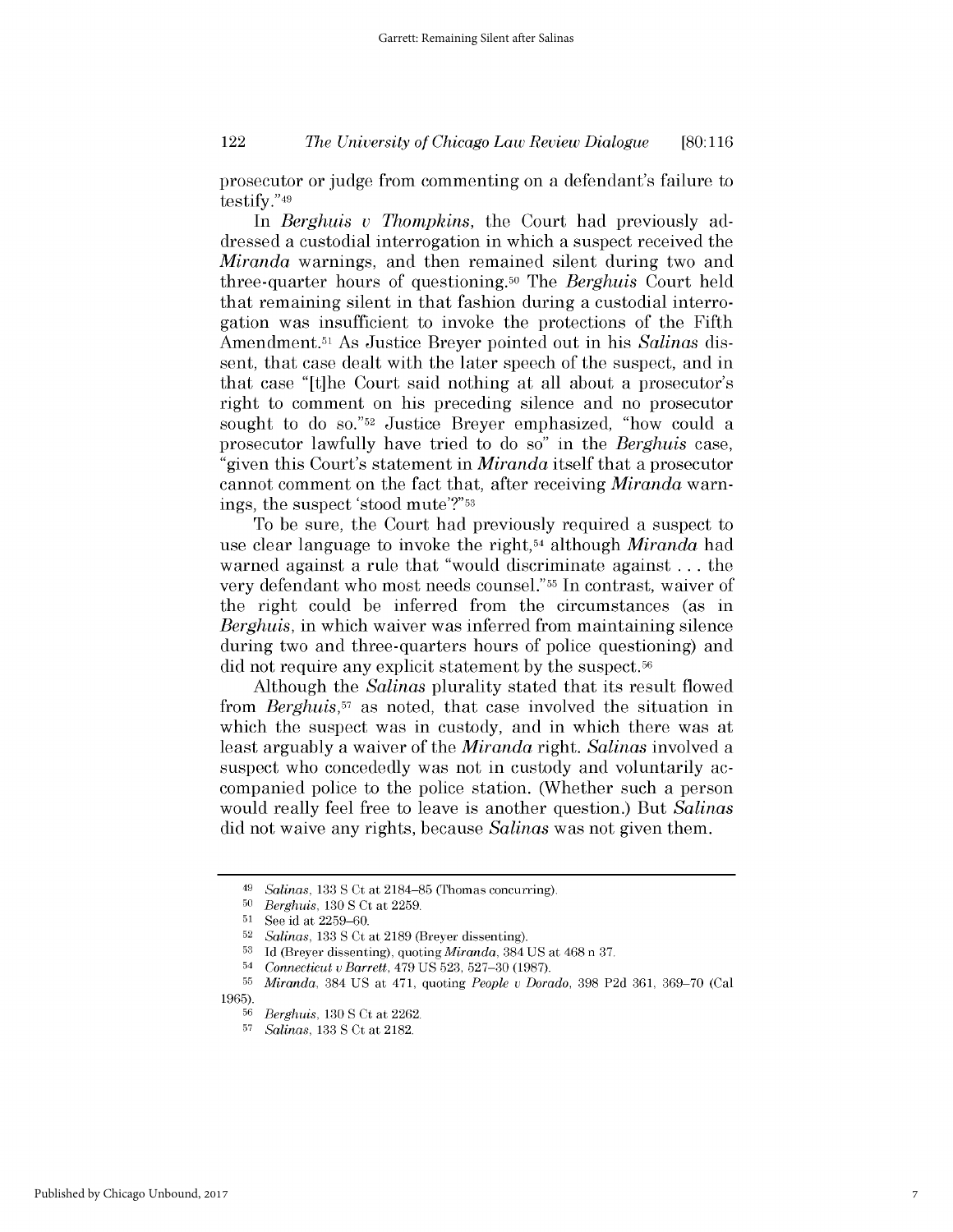*Salinas* was also a remarkable extension of the Court's prior ruling in *Jenkins v Anderson*<sup>58</sup> that pre-arrest conduct could be used for impeachment at trial.5> While the plurality in *Salinas* purported to rely on *Jenkins,* that case involved someone who was never questioned **by** police, who therefore had no occasion to decide whether he was invoking privilege; rather, in that case, the prosecutor commented on the defendant's failure to turn himself in.<sup>60</sup> In contrast, Salinas was questioned at a police station. After *Salinas,* people must invoke the right to remain silent even when they are not formal suspects, being formally questioned, and when they have not heard the *Miranda* warnings. This is not remotely realistic. We should not be reassured **by** the plurality assurance that it would have been a "simple matter" to assert Fifth Amendment rights under such circumstances.<sup>61</sup>

In dissent, Justice Stephen Breyer argued, "it was obvious that the new question sought to ferret out whether [Mr.] Salinas was guilty of murder."62 Moreover, the *Salinas* rule places a suspect in an "impossible predicament."63 The suspect must either answer the question and potentially incriminate herself, or remain silent, which may be used negatively at trial.

Perhaps sophisticated and well-advised suspects might know to assert their Fifth Amendment rights outside of custody. But as Professor Tracey Maclin put it in the context of waiver of Fourth Amendment rights, "very few persons will have the moxie to assert their **[ ]** rights in the face of police authority."64 Or as Justice William Brennan put it in his dissent in *Oregon v El* $stad<sub>65</sub>$  this is "marble-palace psychoanalysis." $66$  For those who are more sophisticated, "after *Salinas,* potential targets of white collar investigations should be especially sensitive to the risks of

**<sup>58</sup>**447 **US 231 (1980).**

**<sup>59</sup> Id** at 240.

**<sup>60</sup> Id** at 233-34. Justice Breyer in his dissent describes this well, as well as why other cases relied upon **by** the *Salinas* plurality were inapposite. See *Salinas,* **133 S** Ct at **2187-88** (Breyer dissenting).

*<sup>61</sup>Salinas,* **133 S** Ct at **2180** (majority).

**<sup>62</sup> Id** at **2189** (Breyer dissenting).

**<sup>63</sup> Id** at **2186** (Breyer dissenting).

<sup>64</sup> Tracey Maclin, *The Decline of the Right of Locomotion: The Fourth Amendment on the Streets,* **75** Cornell L Rev **1258, 1306 (1990).**

**<sup>65</sup>**470 **US 298 (1985).**

**<sup>66</sup> Id** at 324 (Brennan dissenting).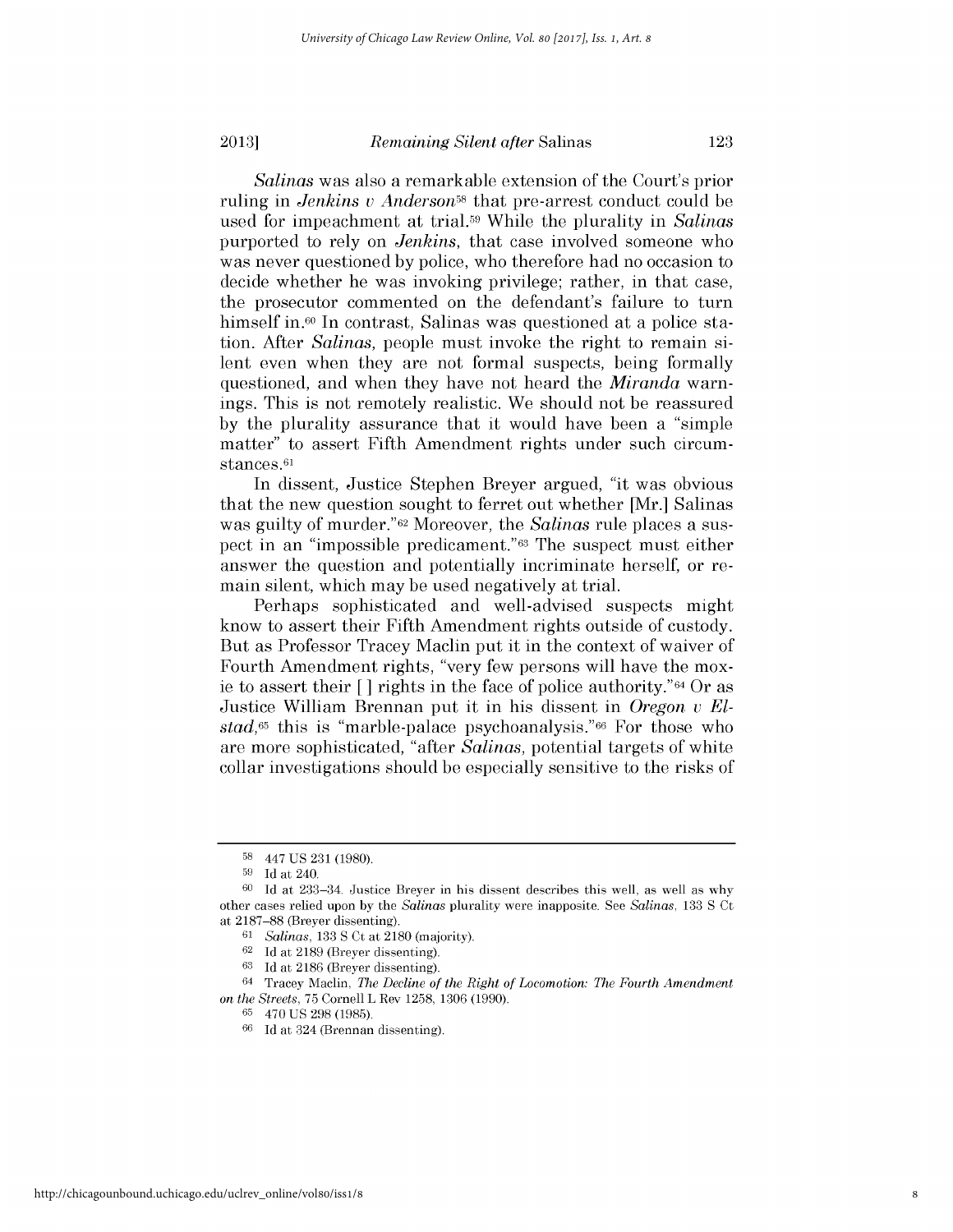cooperating with *any* government inquiry without counsel."67 For those less sophisticated, *Salinas* may similarly make members of the community more fearful of cooperating with the police, lest an uncomfortable look or gesture or silence be interpreted as a guilty gesture or an incriminating silence.

#### III. INFORMAL **QUESTIONING AND FALSE CONFESSIONS**

Justice Breyer's opinion brought up another danger: **if** the suspect is not silent, but "answers the question, he may well reveal, for example, prejudicial facts, disreputable associates, or suspicious circumstances-even **if** he is innocent."68 The *Salinas* ruling, as Justice Breyer indicates, creates a catch-22 situation, posing special dangers for the innocent suspect. Informal or noncustodial questioning is often not carefully documented **by** police, just as in the *Salinas* case itself. As a result, such informal questioning poses special dangers that false confessions may result, even unintentionally, and may prove very difficult to uncover after the fact.

The danger of confession contamination is particular great during undocumented police questioning. Confession contamination refers to the situation in which police, even inadvertently, disclose key facts during questioning, so that not only may an innocent person falsely confess, but that innocent person may parrot back details that make a false confession seem uncannily corroborated and accurate.69 **I** do not mean to express here any view on whether or not Salinas was guilty or not of the two murders. However, the cases of people who we do know are innocent, with the benefit of postconviction **DNA** testing, provide powerful concrete examples that illustrate just how confession contamination can occur and how insidious such contamination can become. **I** wrote a book examining the first **250 DNA** ex-

**<sup>67</sup>**Kirk Ogrosky, Murad Hussain, and Charles B. Weinograd, *Silence As Evidence: U.S. Supreme Court Holds That the Fifth Amendment Does Not Bar Using a Suspect's Silence as Evidence of Guilt \*4* (Arnold **&** Porter LLP June 21, **2013),** online at http://www.arnoldporter.com/resources/documents/ADVSalinasvTexas.pdf (visited Sept 22, **2013).**

*<sup>68</sup>Salinas,* **133 S** Ct at **2186.** See also *United States u Hale,* 422 **US 171, 181 (1975)** (Burger concurring) ("It is no more accurate than to say, for example, that the innocent, rather than the guilty, are the first to protest their innocence. There is simply no basis for declaring a generalized probability one way or the other.").

**<sup>69</sup>** Laura H. Nirider, Joshua **A.** Tepfer, and Steven **A.** Drizin, Book Review, *Combating Contamination in Confession Cases,* **79 U** Chi L Rev **837, 847** (2012).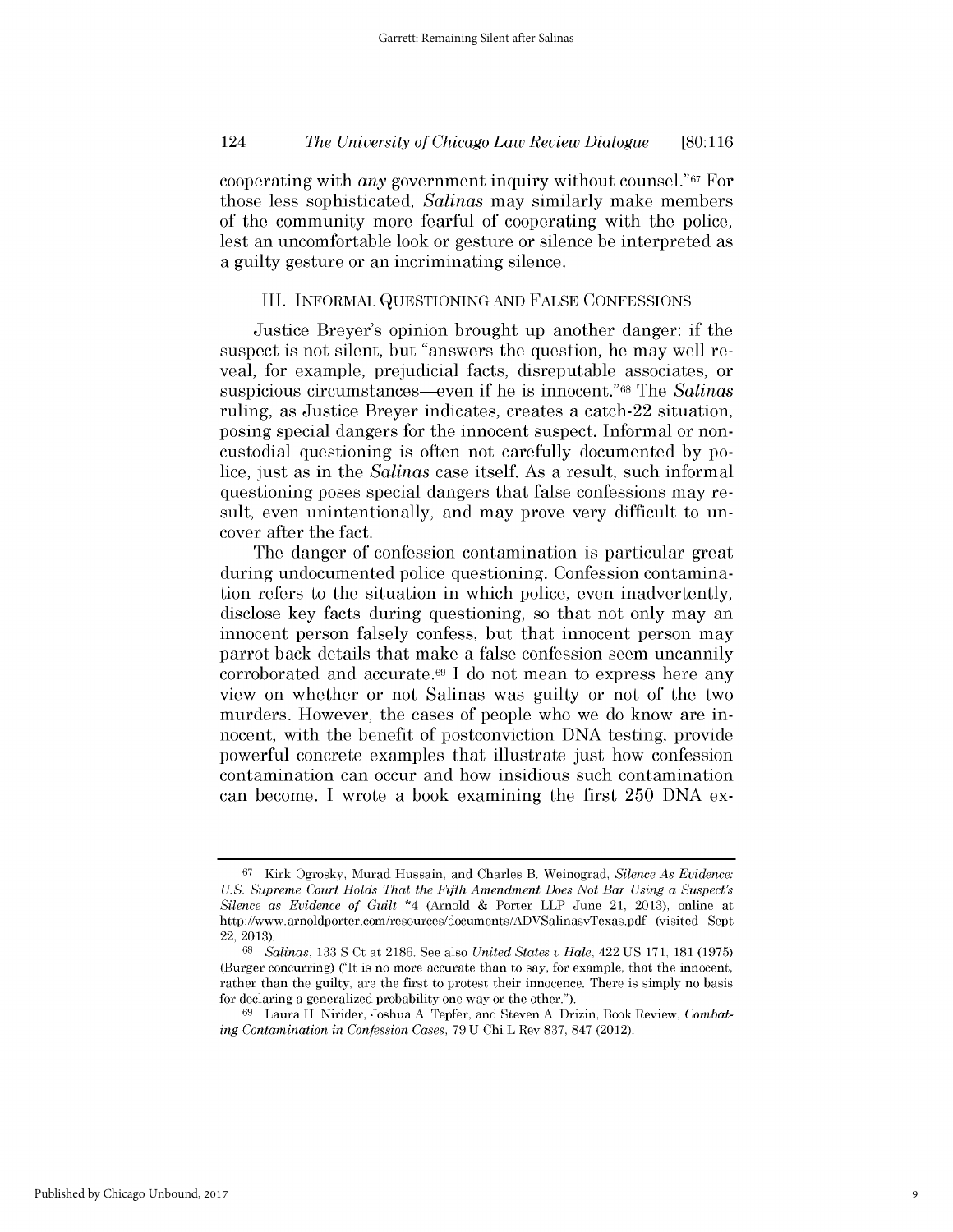onerees, and 40 of those innocent people had falsely confessed.70 (There have now been **59** false cases of confessions in the first **300 DNA** exonerations.71) Some had supposedly admitted their guilt **by** making statements to the police before there was any custodial interrogation.

**A** case in point is that of Nicholas Yarris, who spent twenty years in prison, after having been convicted and sentenced to death in Pennsylvania. **A** woman had been found raped, beaten, and stabbed a half mile from her car, a Chrysler Cordoba. Police said that when they initially questioned Yarris, during an undocumented session that was not considered custodial, he had volunteered two key pieces of information. The first was that he knew the victim had been raped. The second was still more detailed: that the victim's Chrysler had a brown "landau" roof (or a vinyl faux-convertible-type roof).72 The police said that they had kept all such details out of the press, following standard investigative practice. As a detective testified at Yarris's trial: "This **is** one of the things we decided to keep confidential in the investigation from the press."73 As is typical during such a noncustodial interview, there was no recording of the questioning in which those details were allegedly volunteered (although the detectives proceeded to record their subsequent interrogation of Yarris). The detectives **did** not provide any notes or written statements taken to document that noncustodial interview either. However, those two details provided crucial evidence at trial that Yarris

**<sup>70</sup>**Garrett, *Convicting the Innocent* at **18-19** (cited in note **21).**

**<sup>71</sup>**This data is on file with the author, and is in the process of being updated with detailed information about each false confession. Perhaps it should be surprising that there would be so many false confessions, nineteen of the fifty cases, in the more recent **DNA** exonerations, but the increasingly confession-heavy makeup of **DNA** exonerations may be explained **by** a series of cases in which exonerations were substantially delayed where prosecutors were **highly** reluctant to concede innocence in the face of **DNA** tests, due to the fact that the defendant had confessed. See, for example, Andrew Martin, *The Prosecution's Case Against DNA,* NY Times Magazine 44, 46 (Nov **27, 2011)** (describing how the three-page confession statement of Juan Rivera led to his conviction at three different trials, including at a third trial that occurred after **DNA** tests had excluded him).

**<sup>72</sup> See** Garrett, **62** Stan L Rev at **1078** (cited in note **18);** Brandon L. Garrett, *You Don't Have the Right to Remain Silent,* Slate (June **19, 2013),** online at http://www.slate.com/articles/news\_and\_politics/jurisprudence/2013/06/salinas\_v\_texas\_r ight to remain silent supreme court right to remain silent.html (visited Sept 22, *2013); Pennsylvania v Yarris,* 549 **A2d 513, 520** (Pa **1988).**

**<sup>73</sup>**Trial Transcript, *Commonwealth v Yarris,* No **690-82** (Pa Ct Common Pleas June **29, 1982)** (on file with author).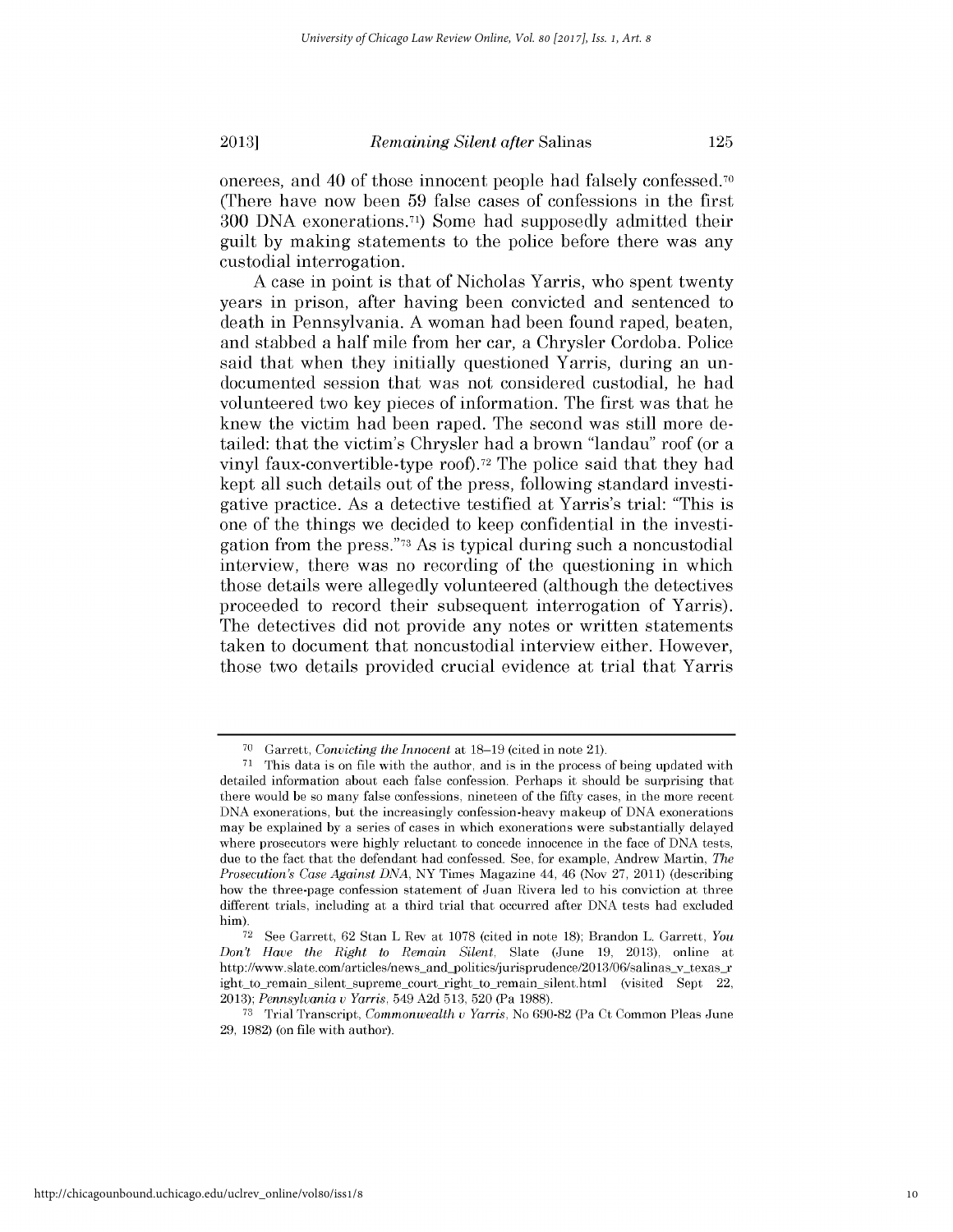### *The University of Chicago Law Review Dialogue* 126 **[80:116**

knew the kind of inside information that only the killer could have known.74

In **2003, DNA** tests on several pieces of biological evidence from the crime cleared Yarris, and he was freed and exonerated.75 We now know that Yarris's confession was likely contaminated, since as an innocent man not privy to information kept confidential during this murder investigation, he could not have known about the two key details.

Other troubling exonerations involved the same questionfirst tactics and undocumented interrogations that supposedly produced telling details volunteered **by** the suspects. The Bruce Godschalk case involved a taped interrogation, but the detective claimed that Godschalk had volunteered a series of nonpublic facts in an initial conversation before the recording was made.76 The Marty Tankleff case, a non-DNA exoneration, presents a slightly different example in which courts found permissible resuming an interrogation after an initial questioning that was non-Mirandized.77 One of the defendants in the well-known Central Park Jogger case claimed never to have confessed at all during initial interviewing that was not videotaped or documented, but a detective claimed that his notes reflected an inculpatory statement.78 **Of** course, even **if** *Salinas* had come out the other way, police might still take advantage of supposedly unsolicited admissions; in a series of troubling cases innocent convicts were also said to have volunteered incriminating information.79

The crucial reform to prevent contamination of confessions is to ensure that the entire interrogation is videotaped. **A** clear record of who said what and when during interrogations can help to prevent wrongful convictions. But rules requiring detectives to produce such a record of interrogations are subverted **if** police who are required to videotape custodial interrogations are encouraged to question first in noncustodial and undocumented settings.

<sup>74</sup> For the trial testimony concerning the confession, see Brandon Garrett, *False Confessions: Transcripts and Testimony,* Library (University of Virginia School of Law), online at http://www.law.virginia.edu/html/librarysite/garrett-falseconfess.htm (visited Oct **9, 2013).**

**<sup>75</sup>** See *Nicholas Yarris,* The National Registry of Exonerations (University of Michigan Law School), online at http://www.law.umich.edu/special/exoneration/Pages/ casedetail.aspx?caseid=3771 (visited Oct 9, 2013).

**<sup>76</sup>**Garrett, **62** Stan L Rev at **1081** (cited in note **18).**

**<sup>77</sup>***Tankleff u Senkowski,* **135 F3d 235,** 242-46 **(2d** Cir **1998).**

**<sup>78</sup>**Garrett, **62** Stan L Rev at 1084 (cited in note **18).**

**<sup>79</sup> Id** at **1106-07.**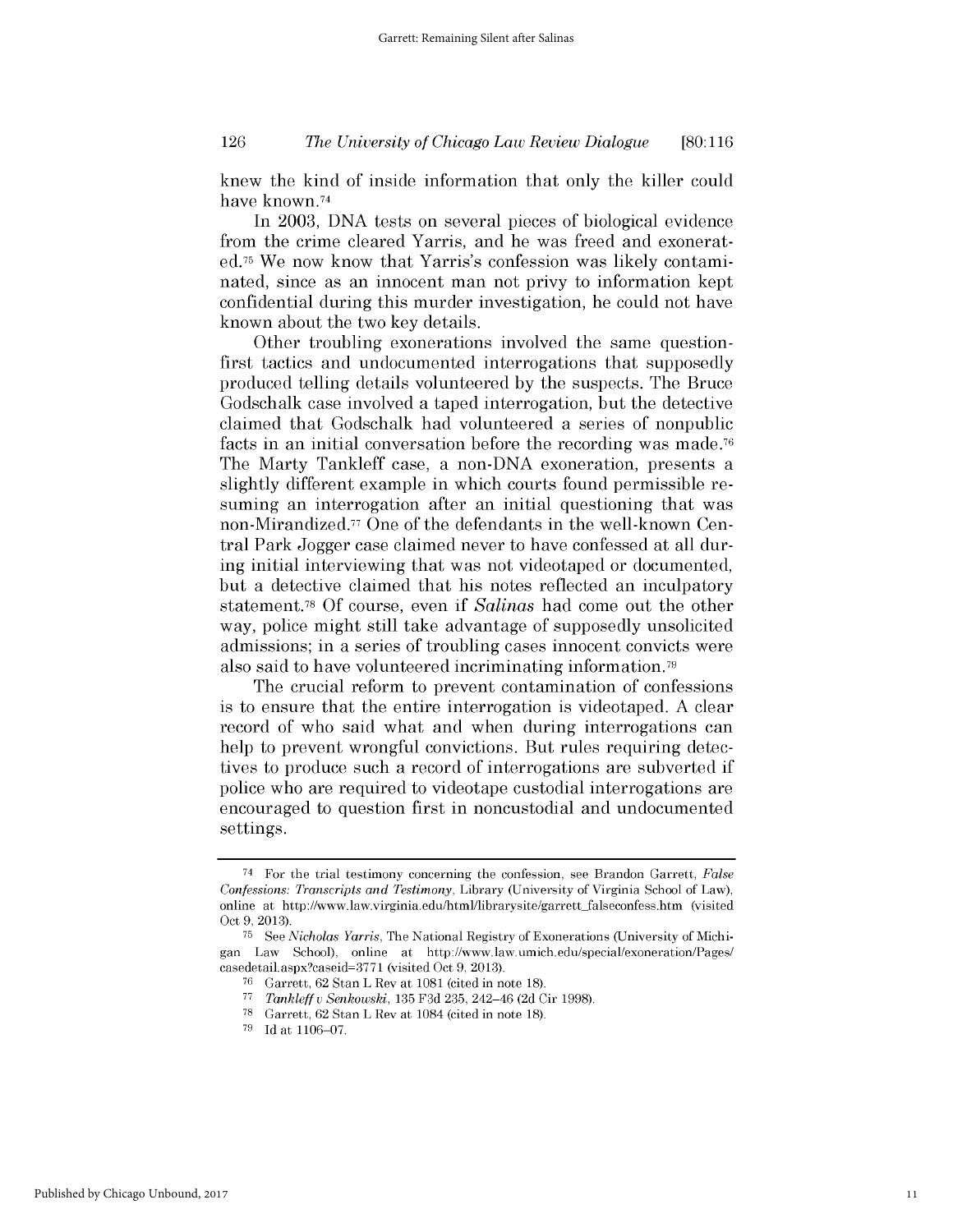**2013]**

#### *Remaining Silent after* Salinas

#### **CONCLUSION**

*Salinas is* like the *Terry v Ohio8o* of the law of confessions, giving police such broad discretion in their less-formal work that criminal procedure protections ostensibly applicable during more formal actions become all the more irrelevant.<sup>81</sup> One purpose of the *Miranda* ruling was "to give concrete constitutional guidelines for law enforcement agencies and courts to **follow."82** The *Salinas* ruling does the opposite, like the litany of rulings dating back to the 1970s that have gradually whittled away at *Miranda.* Perhaps scholars and amici could have better alerted the Justices to the implications of this ruling. The media **did** not react with any particular degree of concern to the *Salinas* ruling. 83 Then again, perhaps scholars and amici assumed there was little hope that the Court would do anything to breathe life into what remains of *Miranda.* In the years ahead, however, *Salinas* may play a particularly troubling role in interactions between police and citizens, and not because of the way it weakened *Miranda,* but rather because of the way the Court tacitly encouraged police to question first outside of custody.

Police may have broad power to stop and frisk citizens un*der Terry,* but they may also restrain use of that discretion for fear of community outrage, including over racial profiling. Similar restraint may come into play in the context of police questioning, **if** communities increasingly fear cooperating with the police. Then again, people may assume that those who speak to police and say something inculpatory are guilty. False confessions come to light years later only in rare cases where postconviction evidence of innocence, like **DNA** tests, can be obtained. But are those who remain uncomfortably silent during informal questioning necessarily guilty?

The *Salinas* ruling may have a range of consequences that undermine criminal investigations as well as the rights of the accused. After the Supreme Court's decision in *Salinas,* lawyers may counsel suspects not to speak to the police at all. In con-

**<sup>80 392</sup> US 1 (1968).**

**<sup>81</sup>**See id at 20-22. For criticism of the Court's balancing approach in *Terry,* see, for example, Carol **S.** Steiker, *Second Thoughts about First Principles,* **107** Harv L Rev **820, 855** (1994); Scott **E.** Sundby, *A Return to Fourth Amendment Basics: Undoing the Mischief of* Camara *and* Terry, **72** Minn L Rev **383,** 401-04, 418-20 **(1988).**

**<sup>82</sup>***Arizona* v *Roberson,* 486 **US 675, 680 (1988),** quoting *Miranda,* 384 **US** at 441- 42.

**<sup>83</sup>**See Garrett, *You Don't Have the Right to Remain Silent* (cited in note **72).**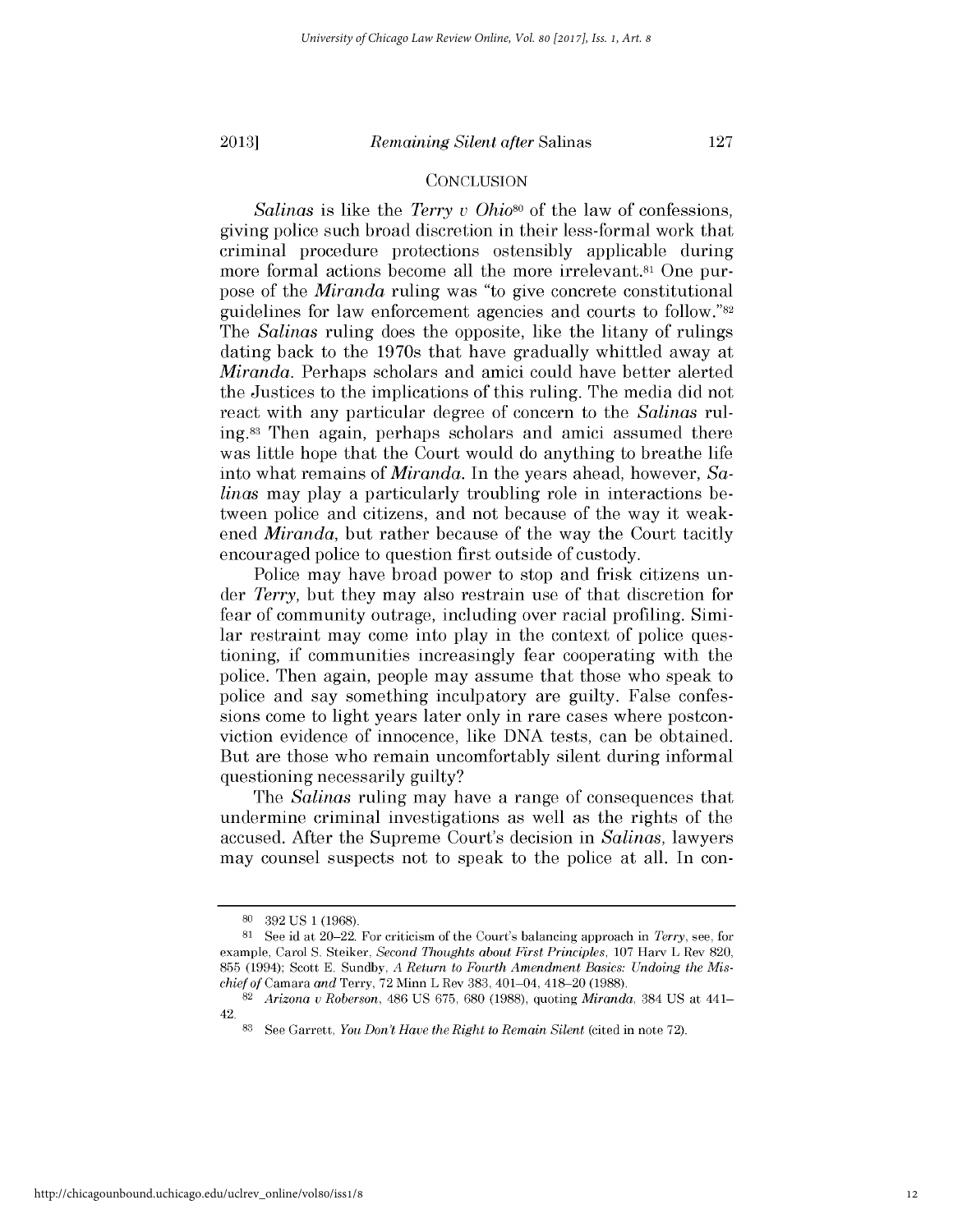### *The University of Chicago Law Review Dialogue* **128 [80:116**

trast, for the unsophisticated suspect, any conversation with the police may be a **highly** fraught encounter. Returning to the catch-22 that the *Salinas* decision creates, an "impossible predicament,"84 as Justice Breyer put it, suppose Salinas had answered the question posed about the shotgun casings **by** exclaiming, **"I** tell you, **I** am innocent!" Could police testify at trial that his exclamation rang false or was unconvincing? Suppose Salinas had simply answered the question, "No, they couldn't match my father's shotgun." Could police nevertheless assert that he paused or fidgeted or looked uncomfortable while making an exculpatory comment? As noted, although police often place particular emphasis on nonverbal cues when questioning suspects, social science research shows that such nonverbal clues are not diagnostic of truthfulness or **guilt.85** Moreover, in the *Salinas* case, there was no evidence like a video that documented that Salinas in fact gave some appearance of being uncomfortable when asked about the shotgun.

The Fifth Amendment protections against self-incrimination are obviously most critical when police interrogate suspects, **giv**en the inherent coercive power of the police when using modern psychological questioning tactics. Police conduct interrogations in the most serious and high-profile criminal cases, often in homicides, in which there are no eyewitnesses or **highly** probative forensic evidence. The pressure to secure a confession in such cases can be intense. However, police also question suspects far more routinely without conducting formal interrogations. As *in Terry,* the Justices may have been uncomfortable limiting police discretion to questioning informally, particularly in the range of situations that may arise outside the stationhouse.

However, it *is* in precisely that kind of undocumented questioning that we should worry about the problem of contamination. As a result of the Supreme Court's tolerance of a questionsfirst, rights-later approach, police have more incentives to informally question suspects with an eye to a confession. The result encourages police to question suspects without the protections that more and more departments have adopted precisely to prevent false and contaminated confessions. More departments now videotape entire interrogations, an inexpensive reform that

<sup>84</sup>*Salinas,* **133 S** Ct at **2186** (Breyer dissenting).

**<sup>85</sup>**See Kassin, **23** Cardozo L Rev at **809-17** (cited in note 41); Aldert Vrij, *Detecting Lies and Deceit at* 142-51 (cited in note 41).